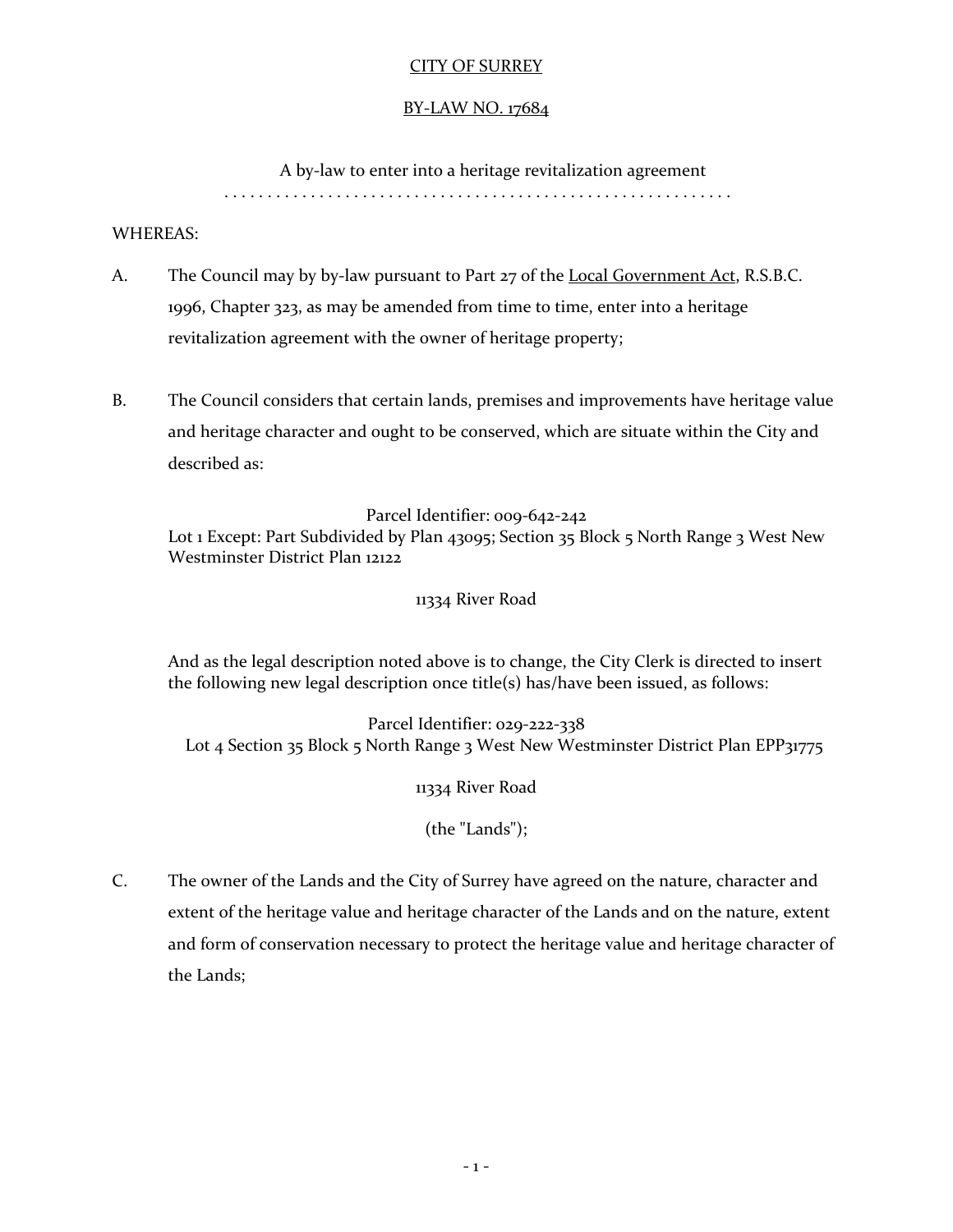NOW THEREFORE, the City Council of the City of Surrey, in open meeting assembled, enacts as follows:

- 1. The City is authorized hereby to enter into that certain Heritage Revitalization Agreement appended to this By-law as Schedule "I" (the "Heritage Revitalization Agreement") in respect of the Lands.
- 2. The Mayor and the City Clerk are authorized on behalf of the Council to sign the Heritage Revitalization Agreement and to register a notice on the title of the Lands.
- 3. Schedule "I" forms a part of this By-law.
- 4. This By-law may be cited for all purposes as "City of Surrey Heritage Revitalization Agreement By-law, 2012, No. 17684"

PASSED FIRST READING on the 11th day of June, 2012. PASSED SECOND READING on the 11th day of June, 2012. PASSED THIRD READING on the 11th day of June, 2012.

RECONSIDERED AND FINALLY ADOPTED, signed by the Mayor and Clerk, and sealed with the Corporate Seal on the 29th day of July, 2013.

\_\_\_\_\_\_\_\_\_\_\_\_\_\_\_\_\_\_\_\_\_\_\_\_\_\_\_\_\_\_\_\_\_\_\_\_\_\_ MAYOR

\_\_\_\_\_\_\_\_\_\_\_\_\_\_\_\_\_\_\_\_\_\_\_\_\_\_\_\_\_\_\_\_\_\_\_\_\_\_ CLERK

h:\clerks\by-laws\bylaw library\adopted\17000\17600\byl 17684.docx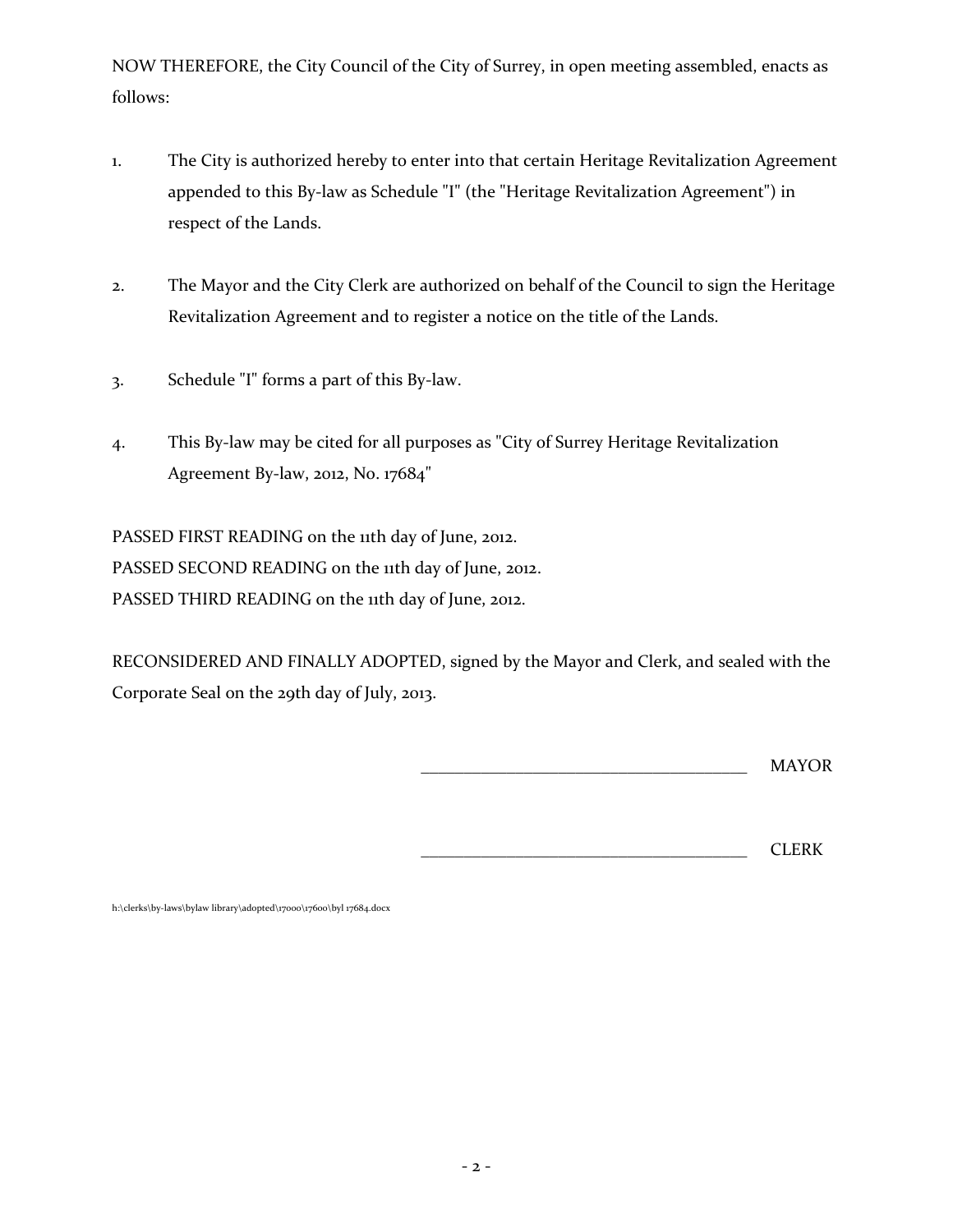## **SCHEDULE "I"**

[To City of Surrey Heritage Revitalization Agreement By-law, 2012, No.17684]

## **HERITAGE REVITALIZATION AGREEMENT**

This Agreement made the 29th day of July, 2013

BETWEEN:

GADHRI HOLDINGS LTD., INC. NO. 678556 8863 King George Highway Surrey, BC V3W 5V6

GADHRI INVESTMENTS LTD., INC. NO. 610661 8863 King George Highway Surrey, BC V3W 5V6

SANDHER HOMES LTD., INC. NO. 661871 8863 King George Highway Surrey, BC V3W 5V6

(the "Owner")

OF THE FIRST PART

AND:

CITY OF SURREY, a municipal corporation, and having offices at 14245 56 Avenue Surrey, British Columbia  $V_3X_3A_2$ 

(the "City")

#### OF THE SECOND PART

#### WHEREAS:

A. The Owner is the registered owner in fee simple of the following lands and premises situate in the City of Surrey, British Columbia and described as:

Parcel Identifier: 009-642-242

Lot 1 Except: Part Subdivided by Plan 43095; Section 35 Block 5 North Range 3 West New Westminster District Plan 12122

11334 River Road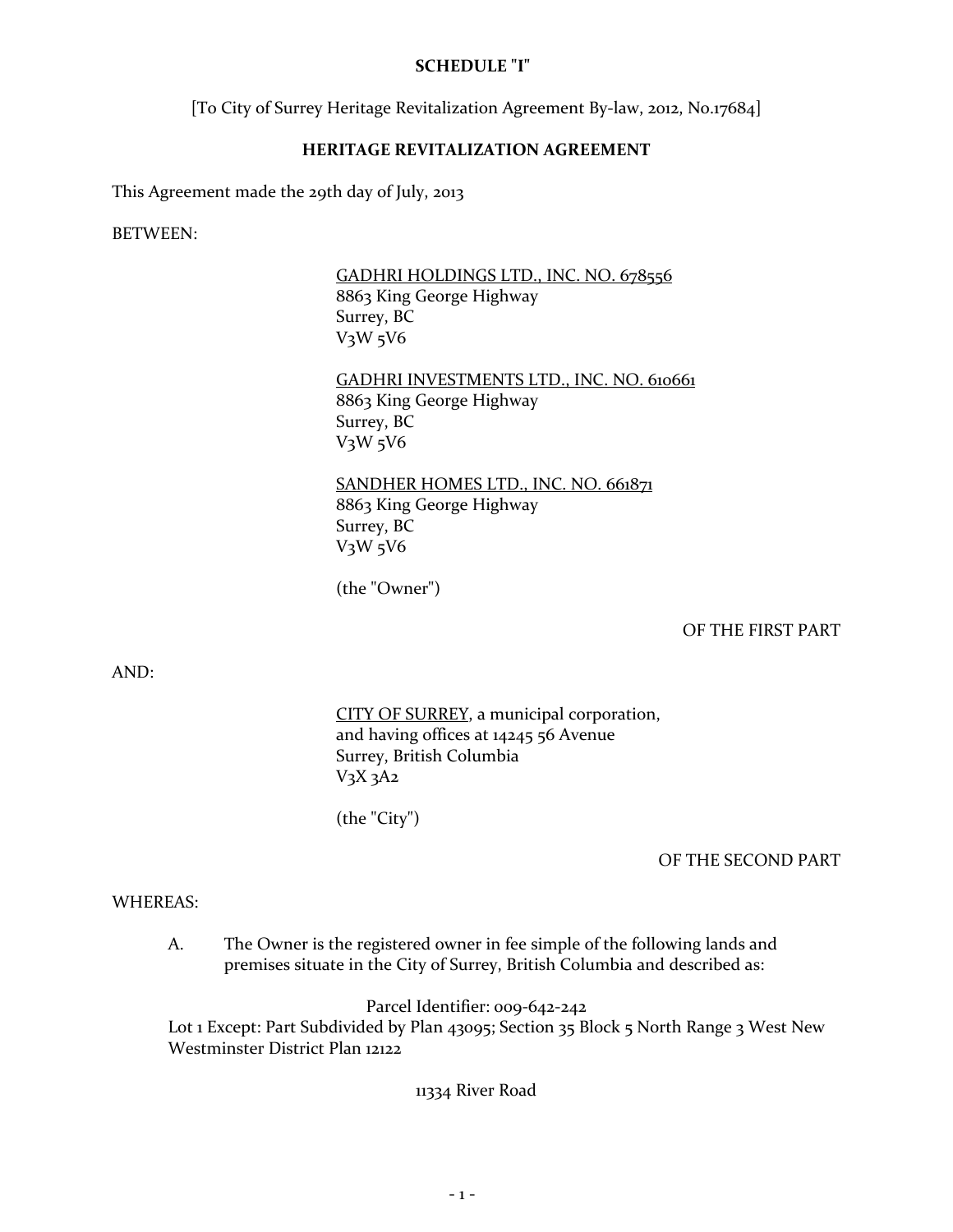And as the legal description noted above is to change, the City Clerk is directed to insert the following new legal description once title(s) has/have been issued, as follows:

# Parcel Identifier: 029-222-338

Lot 4 Section 35 Block 5 North Range 3 West New Westminster District Plan EPP31775

## 11334 River Road (the "Lands");

- B. The Owner and the City consider that the Lands, including the improvements and features on the Lands, have *heritage value* and *heritage character*;
- C. The Owner and the City desire to conserve the *heritage value* and *heritage character* of the Lands;
- D. For the purpose of conservation of the *heritage value* and *heritage character* of the Lands, the Owner and the City have agreed to enter into this Agreement setting out the terms and conditions of continuing protection for the *heritage value* and *heritage character* of the Lands;
- E. The Owner has agreed to the terms for compensating the City for the loss in heritage value in accordance with Section 2(f) of this Agreement in the event the heritage improvements or features on the Lands are moved or destroyed other than through natural causes;
- F. The improvements or features on the Lands which have *heritage value* and *heritage character* which both the Owner and City desire to conserve have been described by text, photographs, plans and drawings attached to this Agreement as Appendix "A" (the "Conservation Plan") and Appendix "B" (the "DL&A Plan"); and
- G. The improvements or features identified in the Conservation Plan as the Louis Dahl House (the "House"*)* are listed on the Surrey Heritage Register and the Owner and the City consider that the House has *heritage value* and *heritage character* such that all provisions of this Agreement applicable to the Lands also apply to the House.

NOW THEREFORE THIS AGREEMENT WITNESSES that in consideration of the mutual premises of the parties hereto and for other good and valuable consideration (the receipt and sufficiency of whereof is hereby by the parties acknowledged) the Owner and the City covenant and agree with one another pursuant to Section 966 of the Local Government Act, R.S.B.C. 1996, Chapter 323, as amended, re-enacted or consolidated from time to time and any successor statute (the "Local Government Act"), as follows:

# Conservation Plan

1. (a) The Conservation Plan forms a part of this Agreement. To the extent that the text, photographs, plans and drawings constituting the Conservation Plan require interpretation, the City shall be, in the first instance, the interpreter of the Conservation Plan and shall determine the matter. If the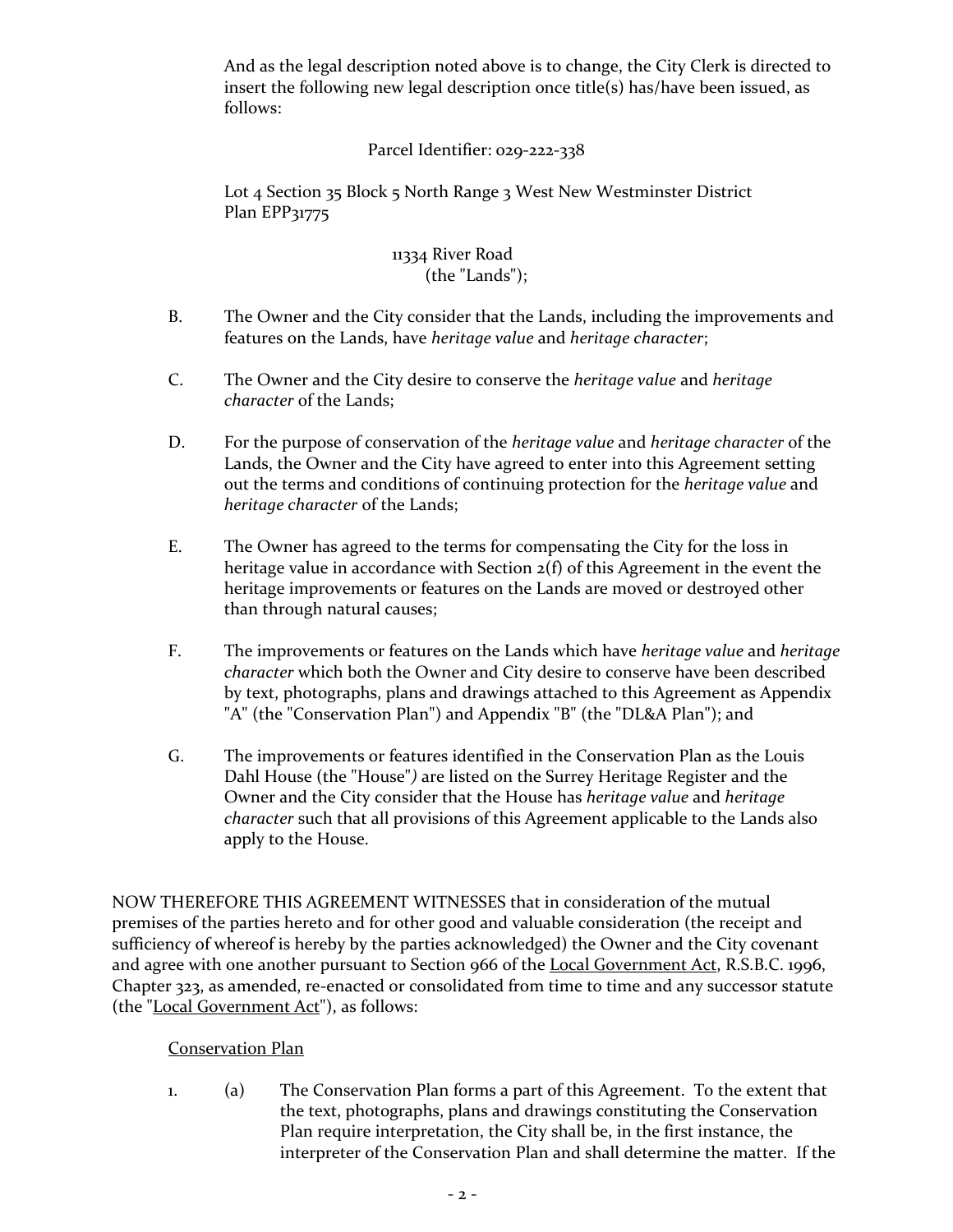Owner is dissatisfied with the City's interpretation, then Section 15 of this Agreement shall apply.

(b) Part I of the Conservation Plan identifies, details and describes the character, extent and nature of the improvements and features on the Lands that have *heritage value* and *heritage character*. Part II of the Conservation Plan sets out the maintenance strategy, general standards and exemptions for the *conservation* and maintenance of all improvements and features on the Lands that have *heritage value* and *heritage character*. Part III of the Conservation Plan sets out the standards and specifications for preservation, rehabilitation, restoration, modification, replication, relocation, repair, replacement or maintenance to be undertaken and completed pursuant to this Agreement, including, but not limited to: the foundation; roof structure and cladding; building envelope, wood detailing and trims; interior conditions; and the site and landscaping.

#### Owner's Obligations to Protect, Conserve, Maintain and Rebuild

- 2. The Owner covenants and agrees that:
	- (a) No improvements on the Lands identified in the Conservation Plan as having *heritage value* or *heritage character* shall be *altered,* including alterations required or authorized by this Agreement, except as agreed to in writing by the City.
	- (b) Each action of relocation, restoration, rehabilitation, replication, repair, replacement or maintenance required by Parts I, II and III of the Conservation Plan shall be commenced and completed in accordance with the timing, phasing, standards and specifications set out the Conservation Plan.
	- (c) All improvements identified in Part I and II of the Conservation Plan as having *heritage value* and *heritage character* shall be maintained to the minimum standards and in accordance with the guidelines and requirements set out in the Conservation Plan and the DL&A Plan.
	- (d) In the event the House is damaged, the Owner of the Lands accepts the obligation to undertake all necessary construction to restore the damaged portion or portions of the House to its original condition. The Owner is required to apply for and to hold a heritage alteration permit specifying the measures to be taken to restore the damaged portion or portions of the House. The heritage alteration permit shall be subject to review and approval by the Heritage Advisory Commission. The restoration of the House shall reflect the character-defining elements and design components including, but not limited to: residential form, scale and massing as expressed by its one and one-half storey height, T-shaped plan, multiple steeply-pitched gables and front gabled front entry porch with pediment; construction materials such as wood-frame construction with wooden drop siding with patterned shingles in the gable ends of the southwest and north-east facades, corner boards, and closed wooden soffits; Edwardian-era details such as steeply-pitched multiple gables, red-brick internal chimney with concrete chimney pot, pointed bargeboards, front porch with square columns, front facing staircase with open balustrade,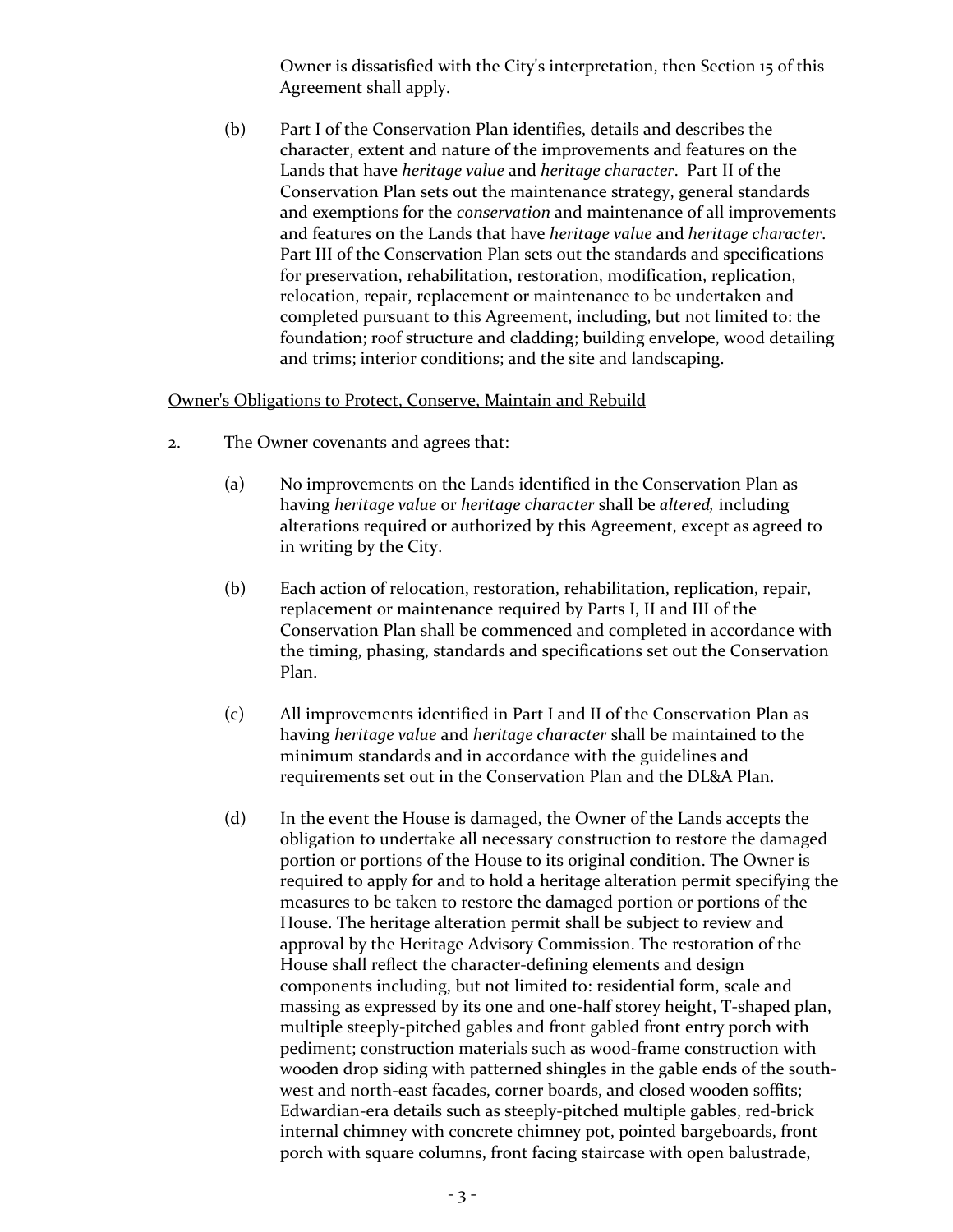and corner boards; and windows such as multi-paned casement windows in the gable end of the south-west facade and one-over-one and two-over-two double hung wooden-sash windows, all as subject to approval by the City Architect or designate.

- (e) In the event the House is destroyed, the Owner of the Lands accepts the obligation to undertake all necessary construction to create a replica of the House. The Owner is required to apply for and to hold a heritage alteration permit specifying the measures to be taken to create a replica of the House. The heritage alteration permit shall be subject to review and approval by the Heritage Advisory Commission. If the design is not an exact replica, the massing and the style shall be similar to the original building, and a heritage alteration permit shall be required before a building permit can be issued for reconstruction to take place. The construction of the replica or replacement of the House shall reflect the character-defining elements and design components as described in Section 2(d)**,** all as subject to approval by the City Architect or designate.
- (f) In the event that the House is destroyed, in addition to the construction of a replica described in 2(e), the Owner covenants and agrees to compensate the City for the loss in heritage value to the community in the amount of \$54,441.19 indexed to the Vancouver Consumer Price Index (CPI) with 2012 being the base year, except that if the House is destroyed through natural causes, including but not limited to, flood, earthquake and accidental fire as determined by the City in its sole discretion, and a replica is constructed by the Owner that is acceptable to the Heritage Advisory Commission or any successor decision making body in is sole discretion, then payment of compensation by the Owner to the City is not required.
- (g) Should the House become vacant and unoccupied for a period of 30 days or more, the Owner of the Lands agrees to maintain the integrity and security of the House and Lands including but not limited to, on-site security, monitored security alarm system, perimeter fencing and lighting, and boarding of windows and doors. The Owner of the Lands must provide to the City in writing a 24-hour emergency contact number and confirm the security measures are in place. If the Owner fails to secure the House, the City may and is authorized to undertake the necessary works to secure the House, and the cost shall be at the expense of the Owner and the City shall be at liberty to recover the costs in a like manner as City property taxes on the Lands for the purpose of undertaking the necessary works to secure the House and to conduct an inspection to determine that the security measures continue to be in place.
- (h) Should the House become vacant and unoccupied during construction or other redevelopment of the Lands, the Owner agrees to post a sign that reads as follows: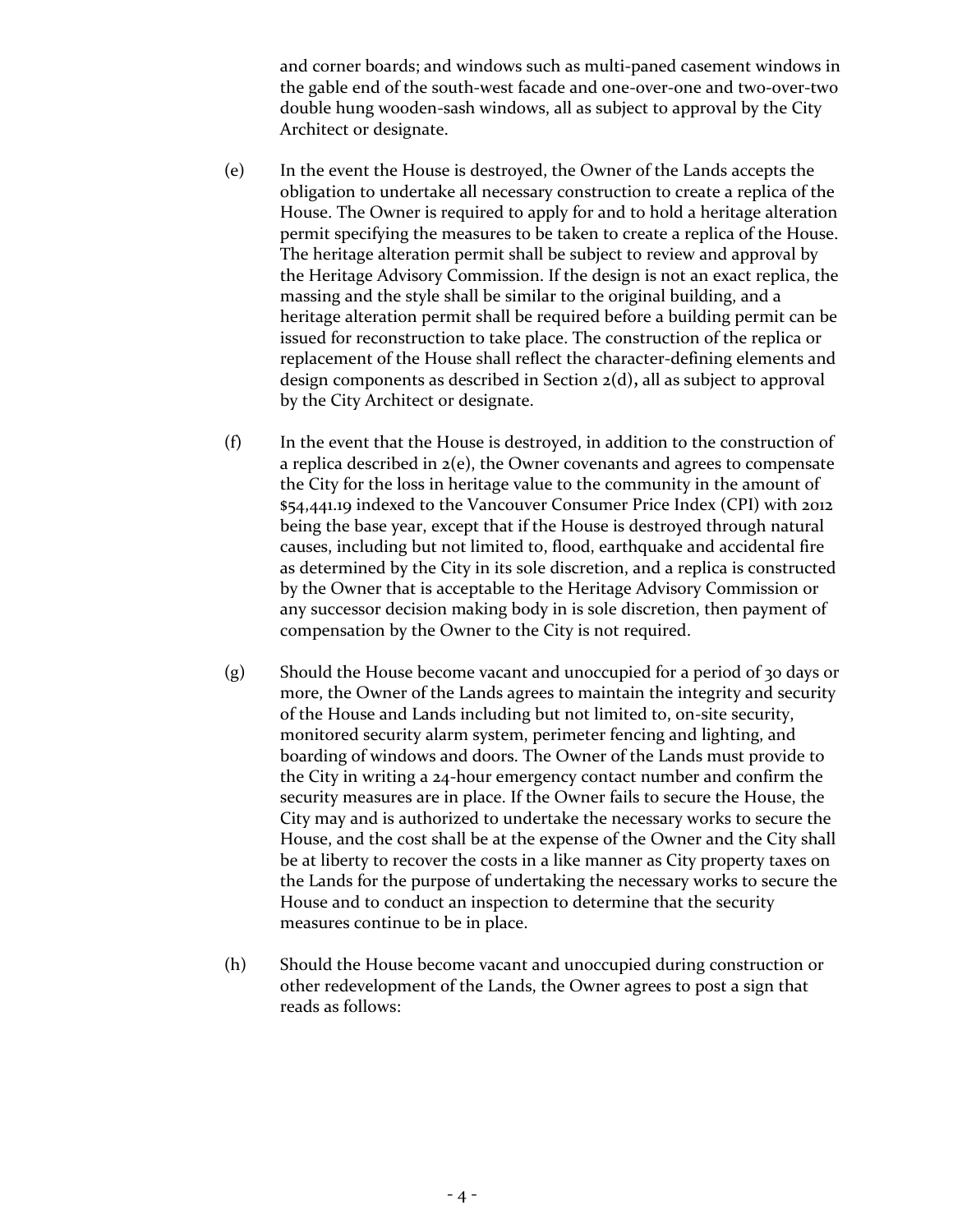# **PROTECTED HERITAGE SITE No Vandalism or Removal of Materials (Maximum individual penalty: \$50,000 and 2 years Imprisonment)**

If the Owner fails to post the required sign, the City may and is authorized to post the sign, and the cost shall be at the expense of the Owner and the City shall be at liberty to recover the costs in a like manner as City property taxes on the Lands.

- (i) The Owner shall do or cause to be done all such things, and shall take or cause to be taken all such actions, as are necessary to ensure that the restrictions and requirements set out in Parts II and III of the Conservation Plan are fully observed, and the Owner shall not do, cause or allow to be done anything that would be in breach of the restrictions and requirements of this Agreement.
- (j) Where required by the City in a heritage alteration permit, the Owner shall provide security to the City to guarantee the performance of the terms, requirements and conditions contained in the Conservation Plan and the DL&A Plan.
- (k) The Owner may apply to the City for funding for the House including, but not limited to, monies for exemption from taxes, or any provision for assistance as specified in Section 225 of the Community Charter, S.B.C. 2003, c.26.

## Variation to By-laws

3. No variation to by-laws are applicable to the Lands.

## Construction and Maintenance

4. Wherever under this Agreement the Owner relocates, restores, rehabilitates, replicates, repairs, replaces, maintains or in any way alters improvements on, or features of the Lands identified in the Conservation Plan and the DL&A Plan as having *heritage value* and *heritage character* or constructs or maintains other works to protect or conserve such improvements or features, all such work shall be done at the Owner's sole expense strictly in accordance with the Conservation Plan and the DL&A Plan and as agreed by the City and all improvements or features shall be diligently and continuously maintained in good repair and efficient operating condition by the Owner at the Owner's sole expense in accordance with good engineering, design, heritage and conservation practice.

# No Liability to City

- 5. In no case shall the City be liable or responsible in any way for:
	- (a) any personal injury, death or consequential damage of any nature whatsoever, howsoever caused, that may be suffered or sustained by the Owner or by any other person who may be on the Lands; or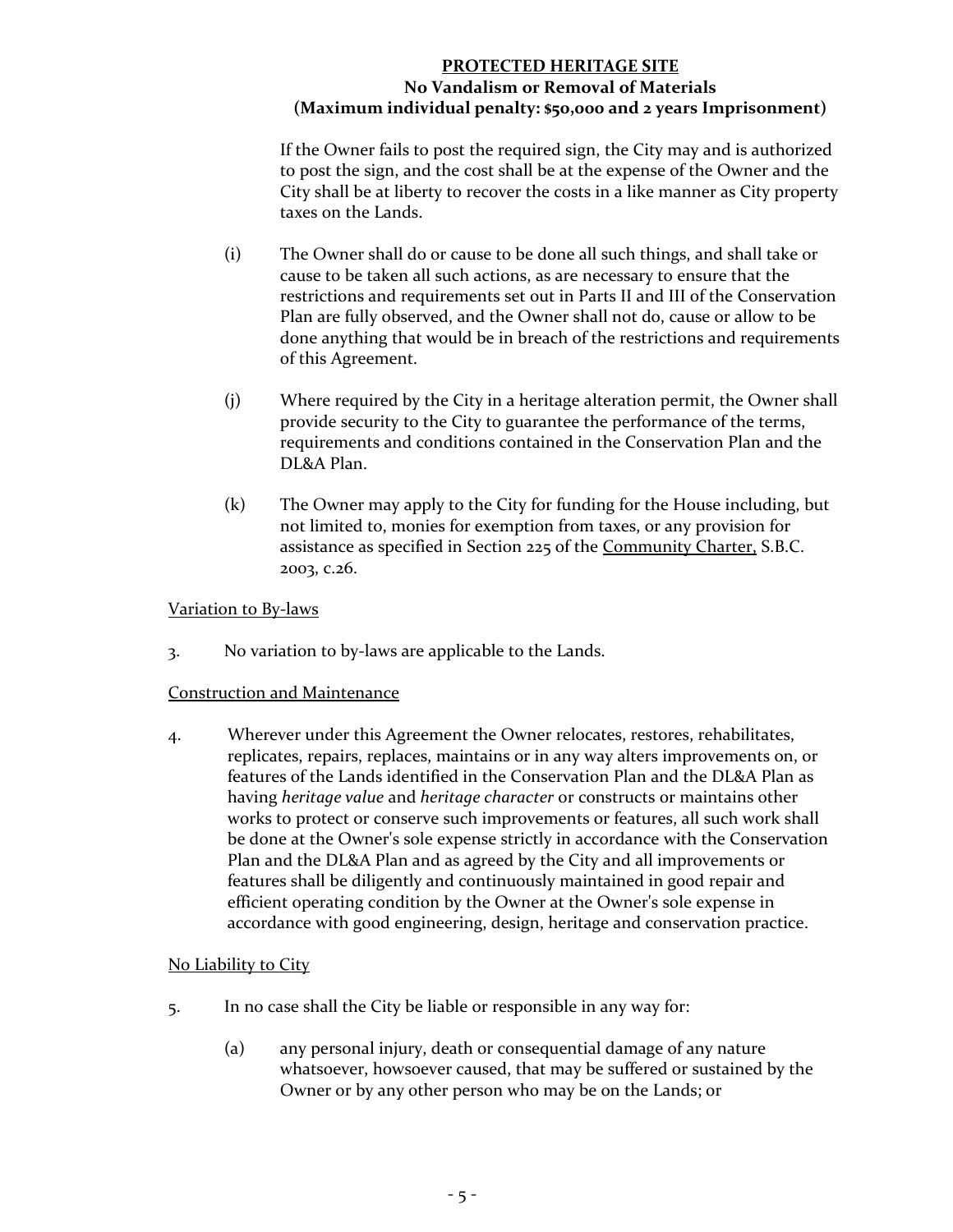(b) any loss or damage of any nature whatsoever, howsoever caused to the Lands or any improvements or personal property thereon belonging to the Owner or to any other person,

arising directly or indirectly from compliance with the restrictions and requirements of this Agreement, wrongful or negligent failure or omission to comply with its restrictions and requirements, or refusal, omission or failure of the City to enforce or require compliance by the Owner with the restrictions or requirements or with any other term, condition or provision of this Agreement.

## Reasonable Care and Risk

6. The Owner shall at all times, in complying with the restrictions or requirements of this Agreement, take reasonable care not to injure any person or cause or allow damage to any property, and shall take reasonable care not to cause, suffer, permit or allow any condition to exist that might reasonably lead to, cause or result in injury to any person or property including persons and property on adjacent lands. It shall be the sole responsibility of the Owner to comply and maintain compliance with the restrictions and requirements in a safe manner, and without reasonably foreseeable risk to person or property. Compliance with the restrictions and requirements in this Agreement shall be at the sole and exclusive risk and cost of the Owner.

# **Modification**

7. If, in fulfilling its responsibilities and obligations pursuant to this Agreement, the Owner perceives or becomes aware of any unreasonable risk of injury to persons or damage to property or other potential loss that cannot be reasonably avoided, alleviated, reduced or eliminated except by measures that would be a breach of the restrictions, requirements of this Agreement, the Owner shall notify the City in writing of the nature and extent of the risk and of the measures proposed by the Owner to be undertaken at its sole cost to reduce, alleviate, avoid or eliminate the risk. Risk shall remain with the Owner.

## **Indemnity**

8. The Owner shall at all times indemnify and save harmless the City and its elected and appointed officials, employees, contractors and agents of and from all loss and damage, and all actions, claims, costs, demands, expenses, fines, liabilities and suits of any nature whatsoever by whomsoever brought for which the City shall or may become liable, incur or suffer by reason of existence and effect whether direct or indirect of the restrictions or requirements of this Agreement, or breach or nonperformance by the Owner of any covenant, term or provision hereof, or by reason of any work or action of the Owner in performance of this Agreement, or by reason of any work or action of the Owner in performance of its obligations, or by reason of any wrongful act or omission, default or negligence of the Owner.

# Alternative Remedies

9. Any performance by the City pursuant to a statutory right to perform the obligations of an Owner arising out of this Agreement may be exercised fully in accordance with the Local Government Act and the Community Charter, and shall be without prejudice to any and all other remedies at law and equity available to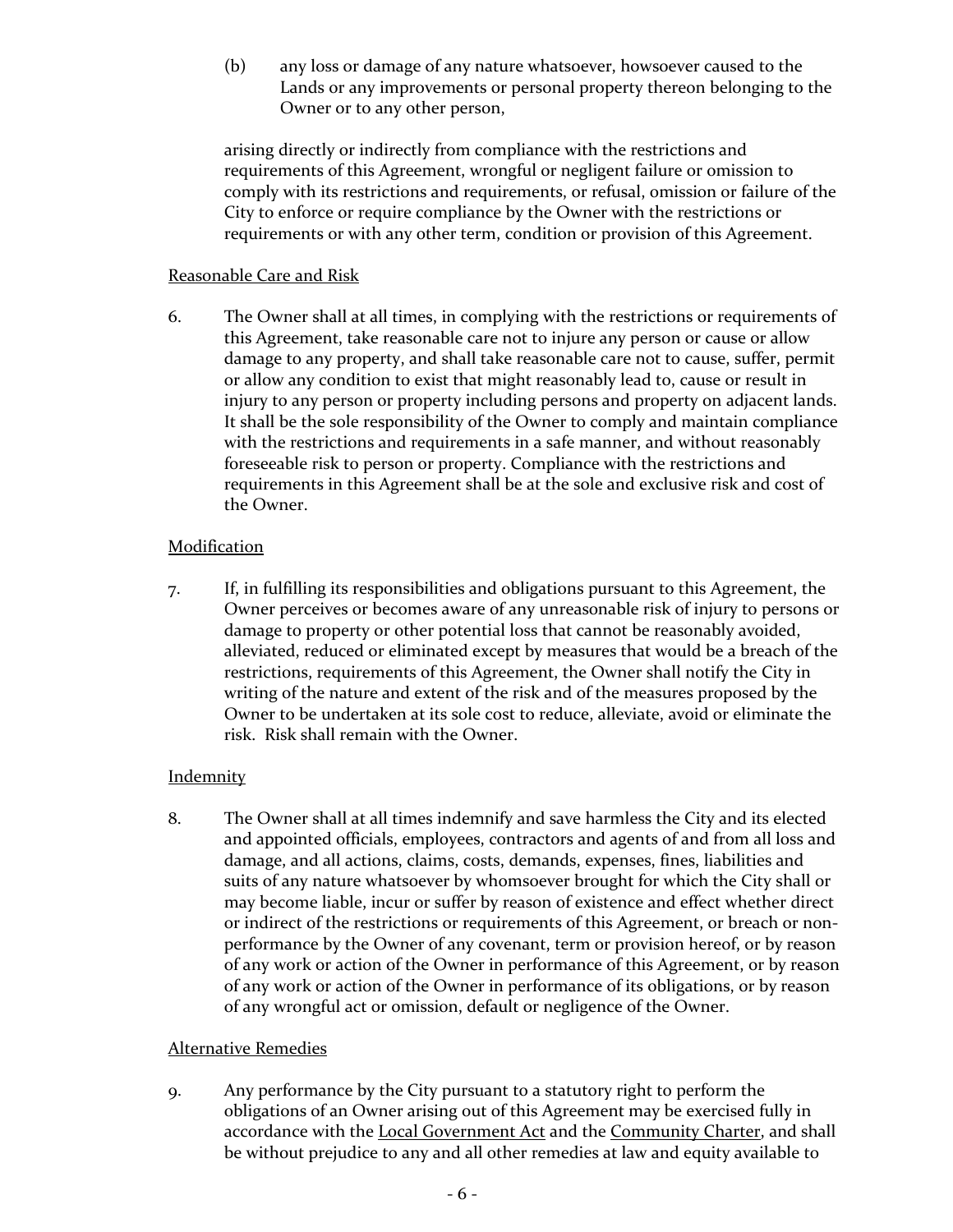the City, and no reference in this Agreement to, or exercise of any specific right or remedy by the City, shall preclude the City from exercising any other right or remedy.

## **Damages**

10. The Owner covenants and agrees that the measure of damages for any breach of the restrictions or requirements of this Agreement shall include, but shall not be limited to, the actual cost and expense of all administration, labour, materials, equipment, services and work required for all remedial acts necessary to fully relocate, restore, rehabilitate, replace, repair or maintain the building, structure, improvements on or features of the Lands having *heritage value* and *heritage character* to be protected, conserved, preserved or kept in its natural state. The nature and extent of any breach of the said restrictions and requirements, and the nature and extent of any relocation, restoration, rehabilitation, replacement, maintenance or remedial work or action of any nature required to remedy such breach shall be determined by the City by reference to the Conservation Plan and the DL&A Plan, and Sections 2 and 4 of this Agreement.

# No Waiver

11. No restrictions, requirements or other provisions in this Agreement shall be deemed to have been waived by the City unless a written waiver authorized by resolution of the Council and signed by an officer of the City has first been obtained, and without limiting the generality of the foregoing, no condoning, excusing or overlooking by the City on previous occasions of any default nor any previous written waiver shall be taken to operate as a waiver by the City of any subsequent default or in any way to defeat or affect the rights of remedies to the City.

## **Statutory Authority and Proprietary Rights**

12. Nothing in this Agreement shall limit, impair, fetter, or derogate from the statutory powers of the City all of which powers may be exercised by the City from time to time and at any time to the fullest extent that the City is enabled and no permissive by-law enacted by the City, or permit, license or *approval*, granted, made or issued hereunder, or pursuant to statute, by the City shall stop, limit or impair the City from relying upon and enforcing this Agreement.

## Compliance with Laws

13. Despite any provision of this Agreement, the Owner shall comply with all laws, including by-laws of the City and all regulations and orders of any authority having jurisdiction, and to the extent only that such laws, regulations and orders are mandatory and necessarily require the breach of any restriction or positive obligation of this Agreement to be observed or performed by the Owner, or less than strict compliance with the terms hereof, then the Owner upon sixty (60) days' written notice to the City shall be excused from complying with such restrictions or performing such obligation and such restriction or obligation shall be suspended but only to the extent and for the time that such mandatory law, regulation or order is inconsistent with compliance with the said restrictions or obligations.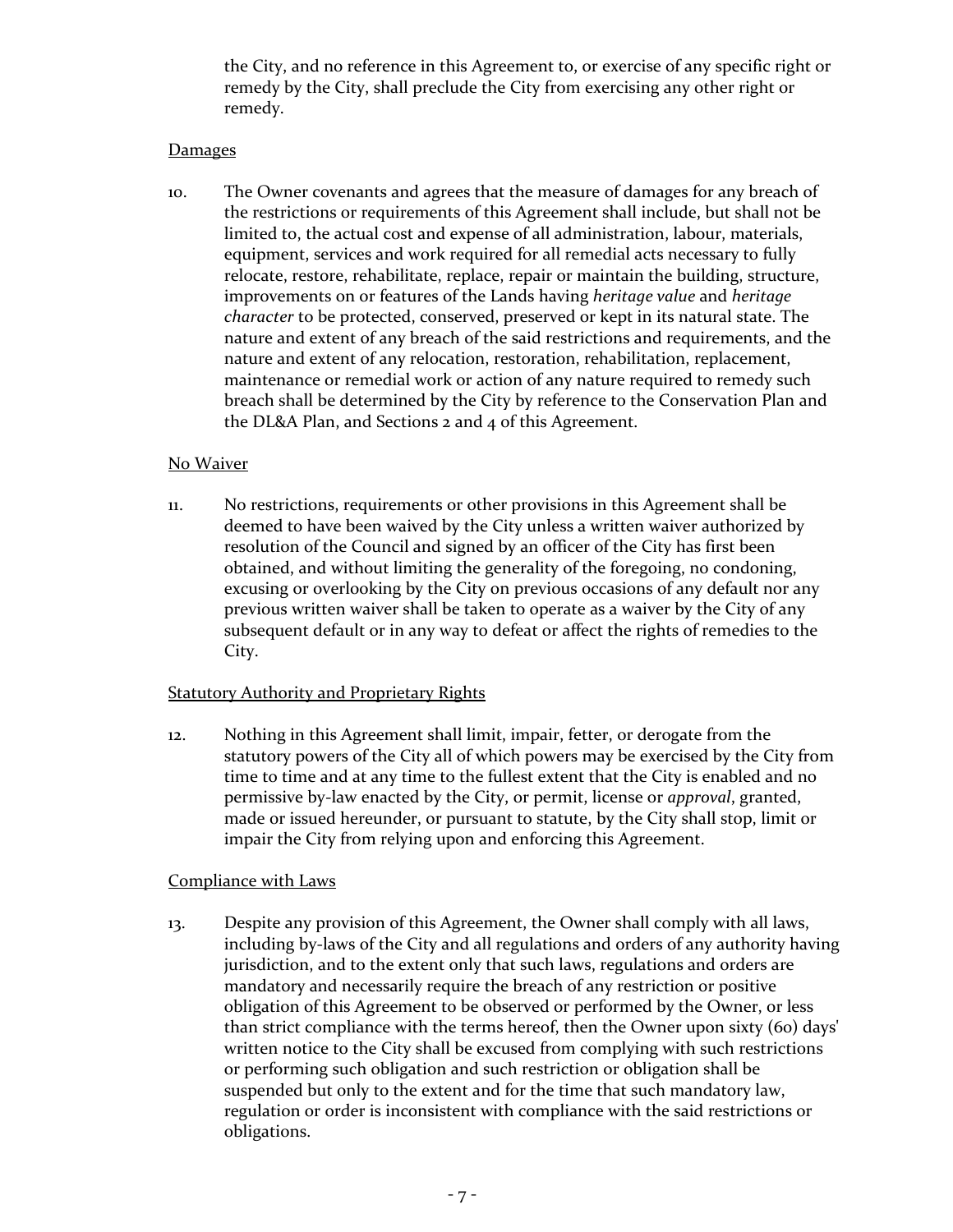#### Notice

14. Any notice to be given under this Agreement shall be in writing and may be either delivered personally or sent by prepaid registered mail and if so mailed shall be deemed to have been given five (5) days following the date upon which it was mailed. The address of the parties for the purpose of notice shall be as follows:

If to the City:

Attention: City Clerk

CITY OF SURREY 14245 56 Avenue Surrey, BC V3X 3A2

If to the Owner:

GADHRI HOLDINGS LTD., INC. NO. 678556 8863 King George Highway Surrey, BC V3W 5V6

GADHRI INVESTMENTS LTD., INC. NO. 610661 8863 King George Highway Surrey, BC  $V_3W_5V_6$ 

SANDHER HOMES LTD., INC. NO. 661871 8863 King George Highway Surrey, BC V3W 5V6

Any party may at any time give notice in writing to the other of any change of address and after the third day of giving of the notice, the address specified in the notice shall be the address of the party for the giving of notices.

If title to the Lands is transferred to a new Owner, the new Owner shall provide notice in writing to the City within 15 days of such a transfer providing the name of the new Owner, the contact for notice if it is different than the Owner and the new Address to which notices are to be sent.

#### Arbitration

- 15. The Owner, if dissatisfied with the City's interpretation of the Conservation Plan and the DL&A Plan and any determination pursuant to Section 1(a) of this Agreement may require that the matter be decided and determined by binding arbitration as follows:
	- (a) The Owner must, within thirty (30) days of any exercise of discretion by the City, give notice to the City of its intention to dispute and in such notice shall name a member in good standing of the Architectural Institute of British Columbia who has agreed to act as an arbitrator;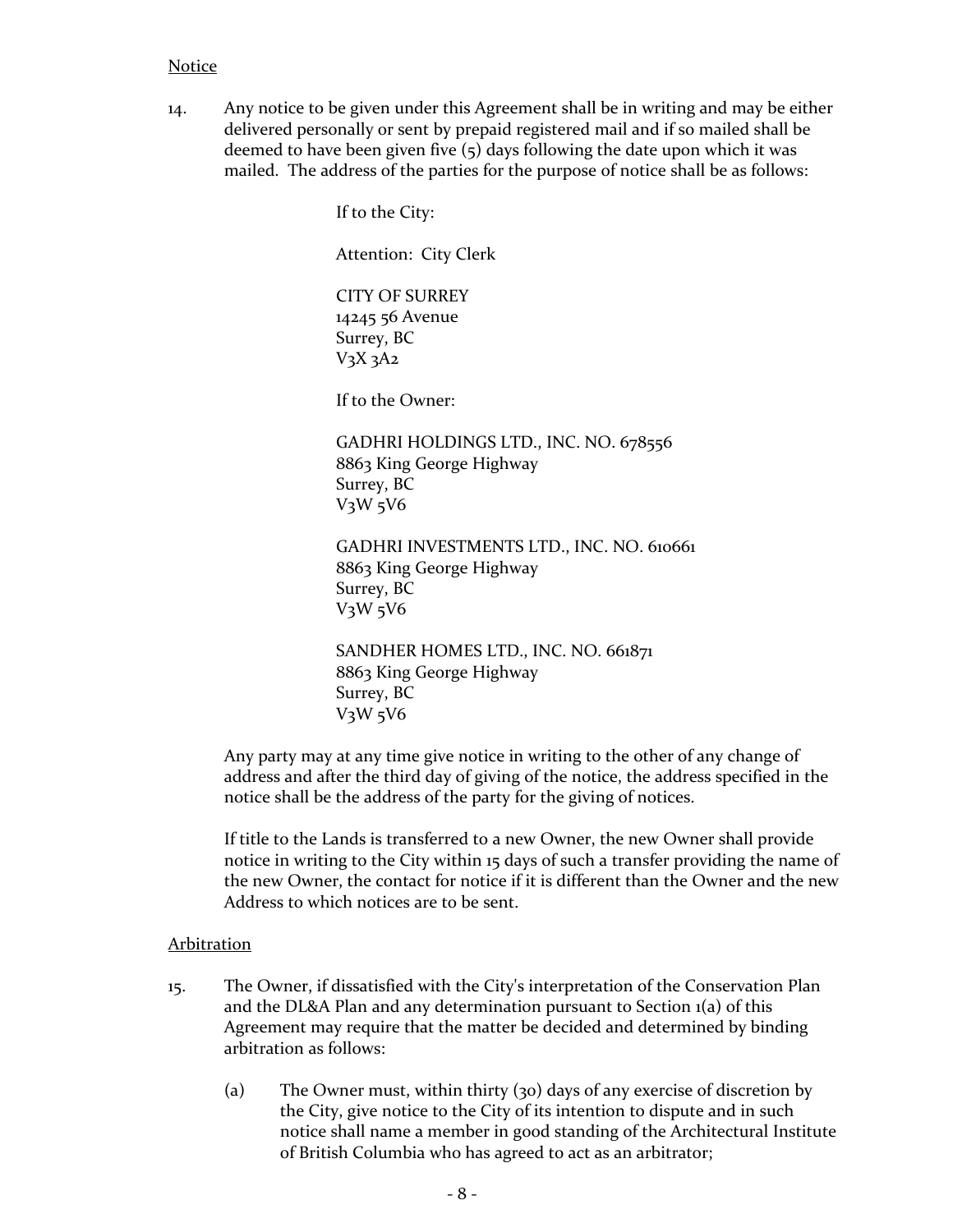- (b) The City shall within thirty (30) days of receipt of the aforesaid notice either accept the Owner's arbitrator, or name another with the same qualifications willing to act, and shall give notice of the same to the Owner;
- (c) Where each of the Owner and the City have named an arbitrator, the two arbitrators shall within thirty (30) days of the City's notice pursuant to Section 15(b) appoint a third arbitrator having the same qualifications and the three arbitrators shall decide the dispute;
- (d) Where the City accepts the arbitrator first selected by the Owner, that arbitrator shall act as a single arbitrator and forthwith decide the dispute;
- (e) Any arbitrator's decision in respect of the exercise of discretion by the City shall be final, conclusive and binding on all parties;
- (f) The arbitrator shall award the prevailing party full compensation for all costs and expenses of the arbitrator, costs and fees of the proceedings and solicitor-client costs and expenses; and
- (g) The arbitrator shall issue a final decision regarding the dispute within twenty-five (25) business days after the arbitrator's appointment, subject to extension of that time by agreement of the parties.
- 16. Without limiting the City's power of inspection conferred by statute and in addition to that power, the City shall be entitled at all reasonable times and with reasonable notice to enter onto the Lands from time to time for the purpose of ensuring that the Owner is fully observing and performing all of the restrictions and requirements in this Agreement to be observed and performed by the Owner, and wherever possible, when an inspection of the lands is undertaken, the City shall provide reasonable notice to the Owner.

## **Headings**

17. The headings in this Agreement are inserted for convenience only and shall not affect the construction of this Agreement or any of its provisions.

## Schedules

18. All schedules to this Agreement are incorporated into and form part of this Agreement.

## Number and Gender

19. Whenever the singular or masculine or neuter is used in this Agreement, the same shall be construed to mean the plural or feminine or body corporate where the context so requires.

## **Interpretation**

20. Terms used in this Agreement that are italicized are defined in the Local Government Act, and the Heritage Conservation Act, R.S.B.C. 1996, Chapter 187, as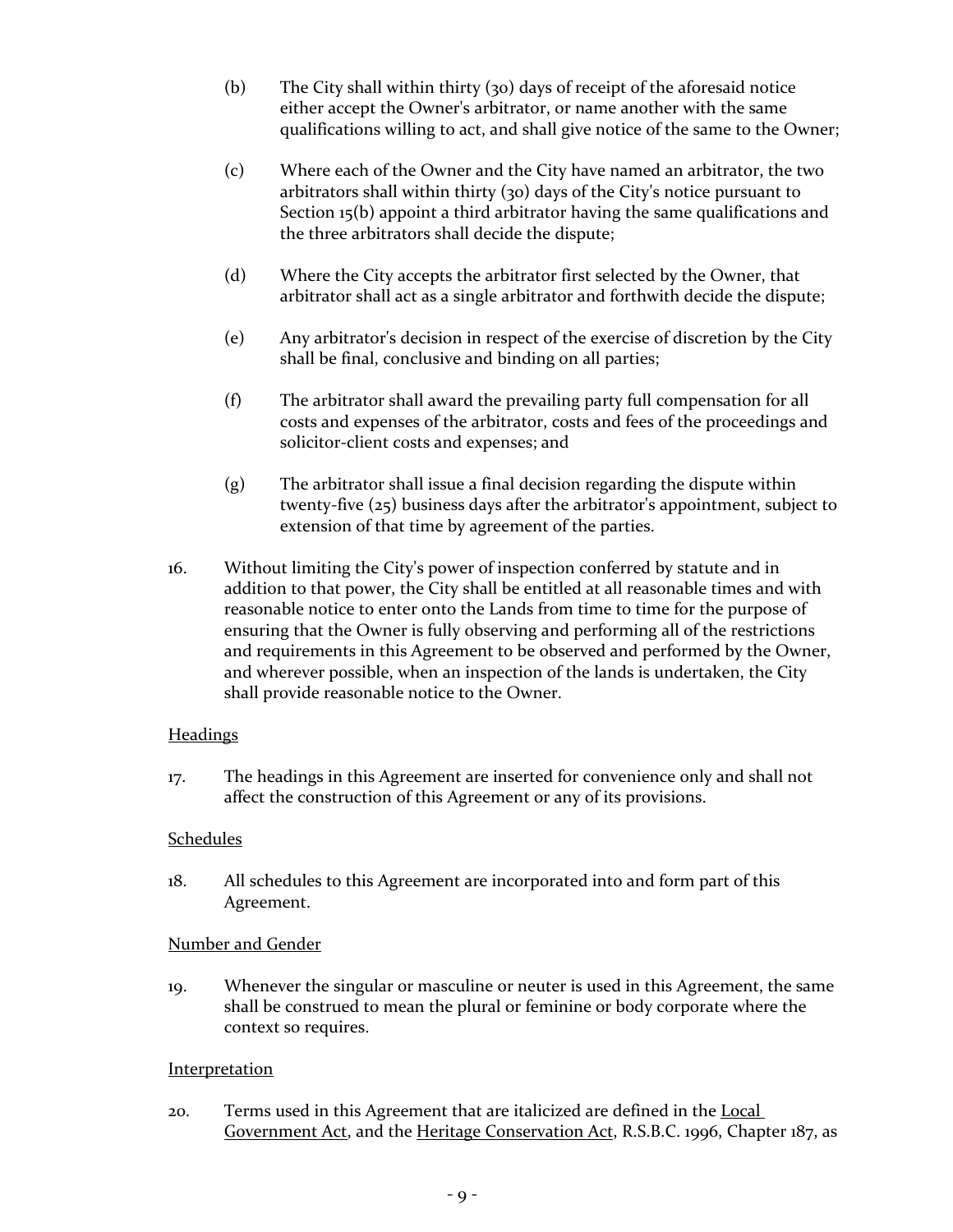amended, re-enacted or consolidated from time to time and any successor statute, and shall take their meaning from those Acts.

## Successors Bound

21. All restrictions, rights and liabilities imposed upon or given to the respective parties under this Agreement shall extend to and be binding upon their respective heirs, executors, administrators, successors and assigns. When the Owner is more than one party they shall be bound jointly and severally by the terms, covenants and agreements on the part of the Owner.

#### Notice to be Filed

22. Notice of this Agreement and amendments to it will be filed in the Land Title Office and once filed, this Agreement and amendments will be binding on all persons who acquire an interest in the Lands.

IN WITNESS WHEREOF the Owner and the City have executed this Agreement as of the date first above written.

GADHRI HOLDINGS LTD., INC. NO. 678556 by its authorized signatory

\_\_\_\_\_\_\_\_\_\_\_\_\_\_\_\_\_\_\_\_\_\_\_\_\_\_\_\_ Harmadan Gadhri

GADHRI INVESTMENTS LTD., INC. NO. 610661 by its authorized signatory

Ajmer Gadhri

SANDHER HOMES LTD., INC. NO. 661871 by its authorized signatory

\_\_\_\_\_\_\_\_\_\_\_\_\_\_\_\_\_\_\_\_\_\_\_\_\_\_\_\_\_\_

\_\_\_\_\_\_\_\_\_\_\_\_\_\_\_\_\_\_\_\_\_\_\_\_\_\_\_\_\_\_

\_\_\_\_\_\_\_\_\_\_\_\_\_\_\_\_\_\_\_\_\_\_\_\_\_\_\_\_\_\_

\_\_\_\_\_\_\_\_\_\_\_\_\_\_\_\_\_\_\_\_\_\_\_\_\_\_\_\_\_\_

Subinder Sandher

CITY OF SURREY

Dianne Watts Mayor

Jane Sullivan City Clerk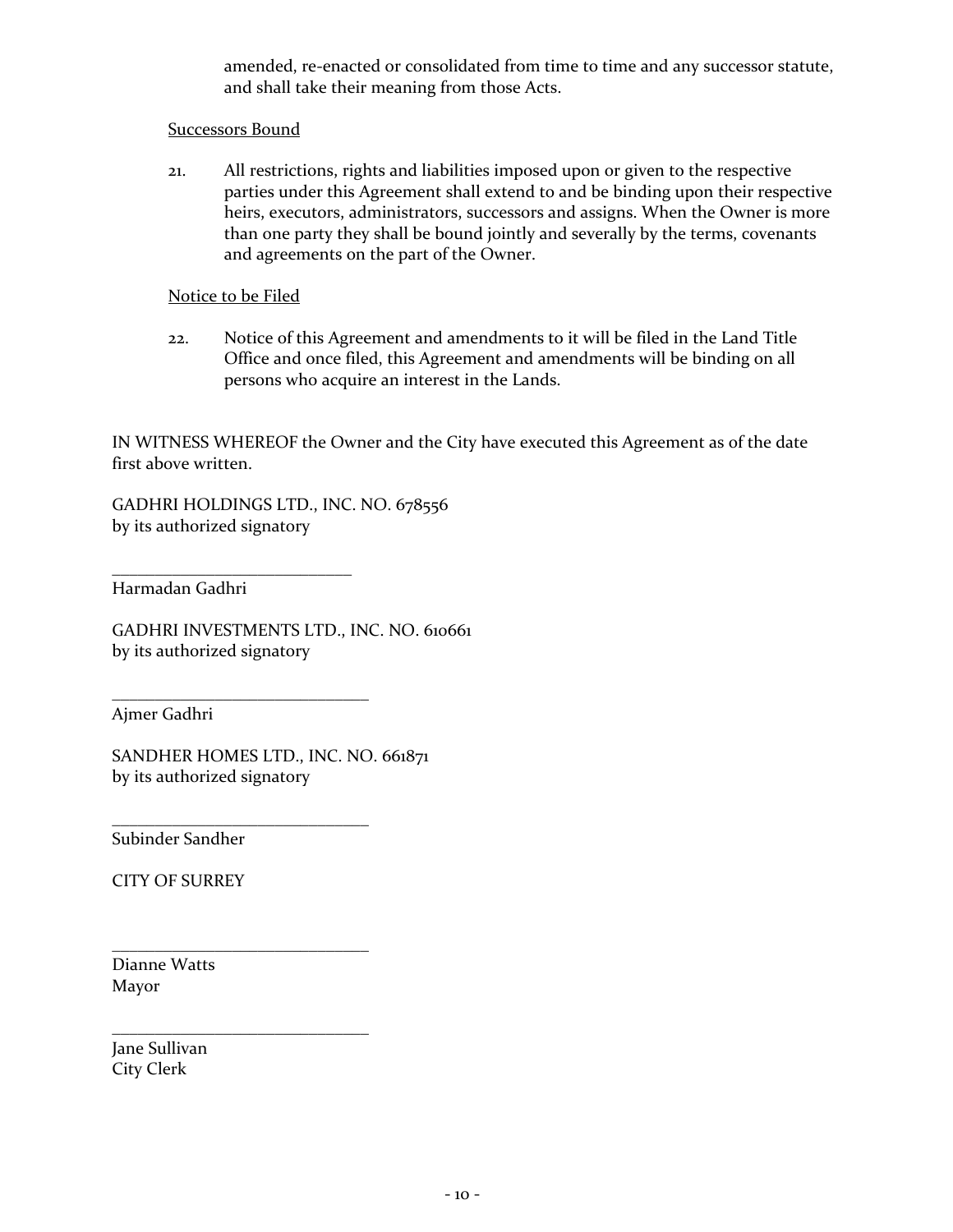# **Appendix "A"**

## **CONSERVATION PLAN**

## **PART I – HISTORICAL AND ARCHITECTURAL BACKGROUND**

#### **1. Description of Historic Place**

The Louis Dahl House is a one and one-half storey, wood-frame Edwardian-era residence situated on the south side of River Road in the Royal Heights neighbourhood of Surrey. This house is characterized by its steeply- pitched gables, patterned shingles in the gable end of the east and west facades, and wood frame double hung windows. An abundance of vegetation and mature trees conceals the house from the street.

## **2. Heritage Value of Historic Place**

Built in 1906, the Louis Dahl House is significant for its association with 1920s owners, the Dahl family. The Dahl's settled in Surrey in 1921, Louis Dahl (1878-1967), originally from Scandinavia, was both a farmer and a fisherman by trade, skills that he passed on to his son. The Dahl men earned a living fishing, constructing boats, and doing other carpentry work. Dahl is attributed with constructing and operating a net house for the Royal Heights community; he also constructed the additions to the Dahl House that have now become part of the character of the house. As the Dahl family were fishermen, the Dahl House was perfectly situated with a view of the water and the boats, enabling Louis Dahl to keep an eye on the comings and goings of the Fraser River industrial area. Well-known in the Royal Heights community, the Dahl family was associated with this house for many decades.

The Louis Dahl House is additionally significant for its association with the Royal Heights neighbourhood and the Norwegian community that settled along River Road. Situated above the Fraser River industrial area and downstream from South Westminster, Royal Heights was among the first areas to be settled in Surrey. With the advent of the B.C. Electric Interurban Line in 1910, transportation to the area was vastly improved. The neighbourhood is most strongly associated with the Annieville settlement, which after the cannery was constructed there, attracted fishermen and families from all over the world. A number of Norwegian families settled in the area, many of them, like the Dahl family, along River Road.

## **3. Character Defining Elements**

Key elements that define the heritage character of the Louis Dahl House include its:

- residential form, scale and massing as expressed by its one and one-half storey height, T-shaped plan, multiple steeply-pitched gables and front gabled front entry porch with pediment;
- construction materials such as: wood-frame construction with wooden drop siding with patterned shingles in the gable ends of the south-west and north-east facades, corner boards, and closed wooden soffits;
- Edwardian-era details such as: steeply-pitched multiple gables, red-brick internal chimney with concrete chimney pot, pointed bargeboards, front porch with square columns, front facing staircase with open balustrade, and corner boards;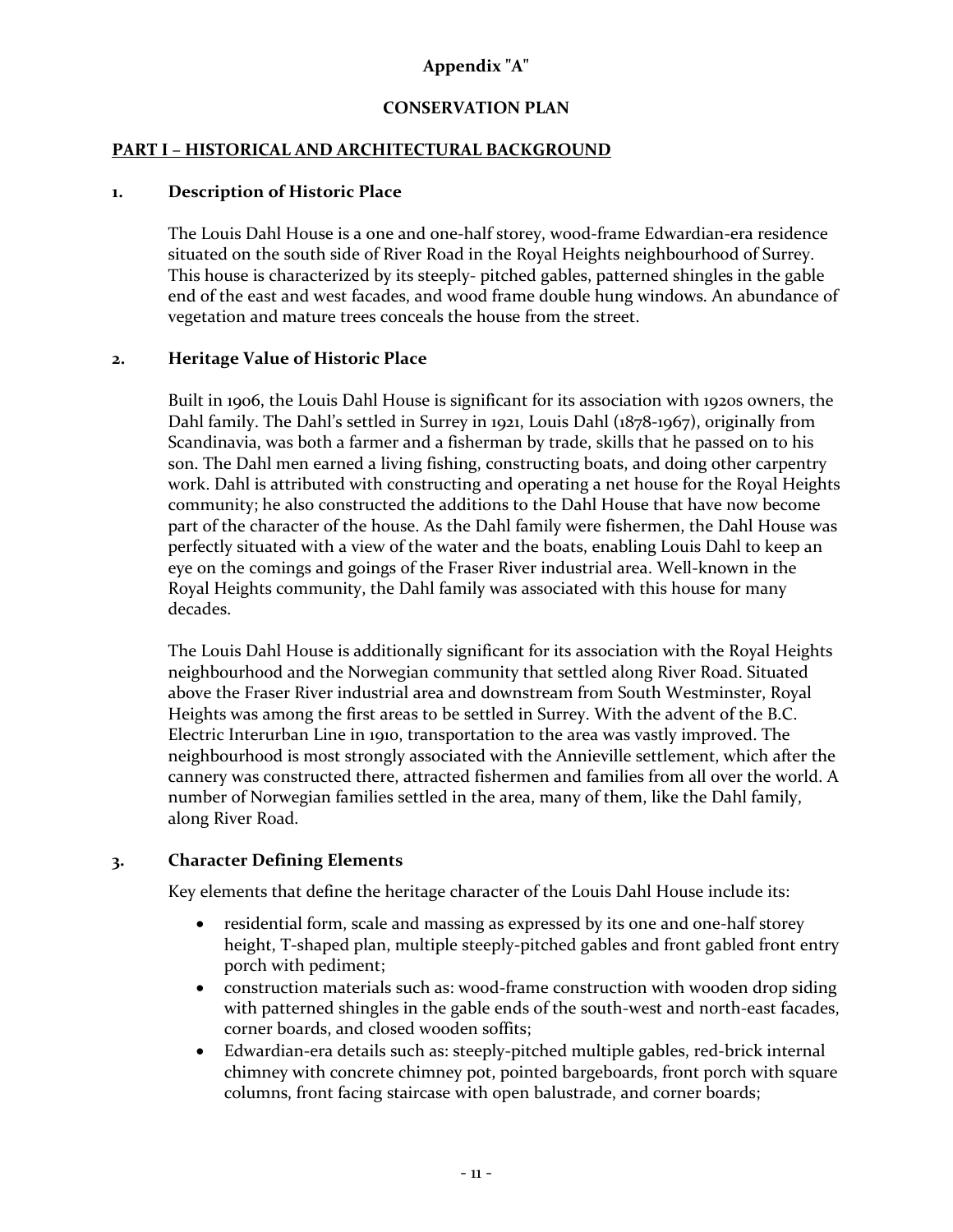windows such as: multi-paned casement windows in the gable end of the southwest facade and one-over-one and two-over-two double hung wooden-sash windows.

## **4. Existing Appearance and Features**

See Appendix B of the DL&A Plan.

# *PART II – MAINTENANCE STANDARDS AND PERMIT APPROVALS*

## **1. General**

#### **A. Requirement to Commence Renovations**

Relocation and restoration of the House, including works that are consistent with Part III – Restoration Standards and Specifications, must commence within three months following the adoption of a by-law to enter into this Agreement and not prior to the issuance of a building permit authorizing the works.

#### **B. Maintenance Strategy**

The strategy to ensure ongoing conservation of the House shall consist of a Maintenance Plan and a Funding Strategy.

The Maintenance Plan shall be prepared with input from an Architect that is acceptable to the City, and who is knowledgeable in the restoration of heritage buildings. Issues to be addressed in the Maintenance Plan include water penetration and damage from sun, wind, weather and animals. Maintenance includes, but is not limited to, painting or staining, sealing, weather-stripping and the like.

The Funding Strategy shall include, but is not limited to, whether or not the Owner intends to absorb all the costs, undertake fundraising or seek government financial incentives, including those available from the City.

The Owner shall submit a Maintenance Plan and Funding Strategy for review and approval by the General Manager, Planning and Development and the Heritage Advisory Commission within one (1) year of the adoption of a by-law to enter into this Agreement.

The Maintenance Plan and Funding Strategy for the House shall include, but is not limited to, the following:

- (a) A description and a time schedule for the renovations, repair, and replacement of the exterior elements, *landscaping* or other identified works on the Lands that constitute the character-defining elements and as identified in Part III – Renovation Standards and Specifications;
- (b) A description and time schedule for the ongoing maintenance of the elements, *landscaping* or other identified works on the Lands and other relevant details. Maintenance includes: painting, staining and sealing of the exterior cladding and trims, weather stripping, re-roofing, replacement of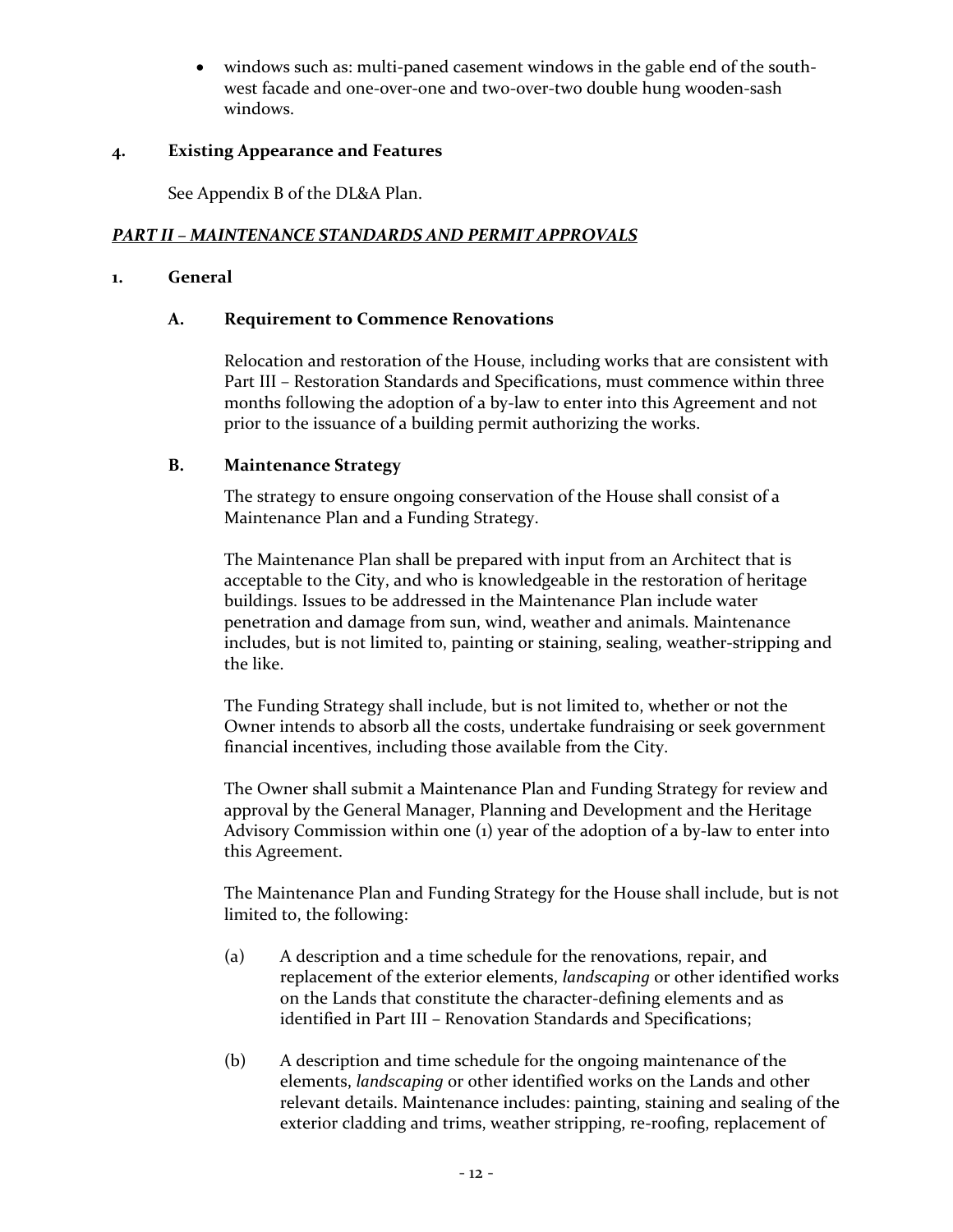windows, doors and exterior cladding or trims to match the existing materials;

- (c) Ongoing maintenance of *landscaping*;
- (d) A colour scheme for the exterior of the House;
- (e) A description of any matters noted in Part III Renovation Standards and Specifications or in the plans attached to this Agreement as requiring further details; and
- (f) A financial plan detailing the funding for the renovation and maintenance outlined above, including corporate sponsorships, annual budgets by the Owner or tenant, applications for government grants, strata fees, and other relevant details.

## **C. Amending an Established Maintenance Strategy**

An Owner may apply to the City to amend an existing Maintenance Plan and Funding Strategy. Any amendment is subject to approval by the General Manager, Planning and Development, and if deemed necessary by the General Manager, Planning and Development, the Heritage Advisory Commission.

#### **2. Standards**

The "Standards and Guidelines for the Conservation of Historic Places in Canada", established under the Historic Places Program or successor guidelines as may be approved by the City are to apply to all construction, maintenance, restoration or renovation works undertaken under Parts II or III on the House.

## **3. Timing and Phasing**

This provision does not apply to the Lands.

## **4. Heritage Alteration Permit(s) Approval**

A. Changes to the building, structure, exterior appearance of the House, features on the Lands identified in the Conservation Plan, the DL&A Plan or characterdefining elements may require the Owner to apply for a heritage alteration permit or obtain approval from the City.

Proposed changes shall be referred to the Planning & Development Department of the City prior to the commencement of any work to determine if the changes require or do not require a heritage alteration permit.

- B. A heritage alteration permit may not be required for alterations including, but not limited to, the following:
	- (a) Changes to the Conservation Plan or the DL&A Plan that are considered by the City Architect to be minor in nature and not affecting the characterdefining elements of the House;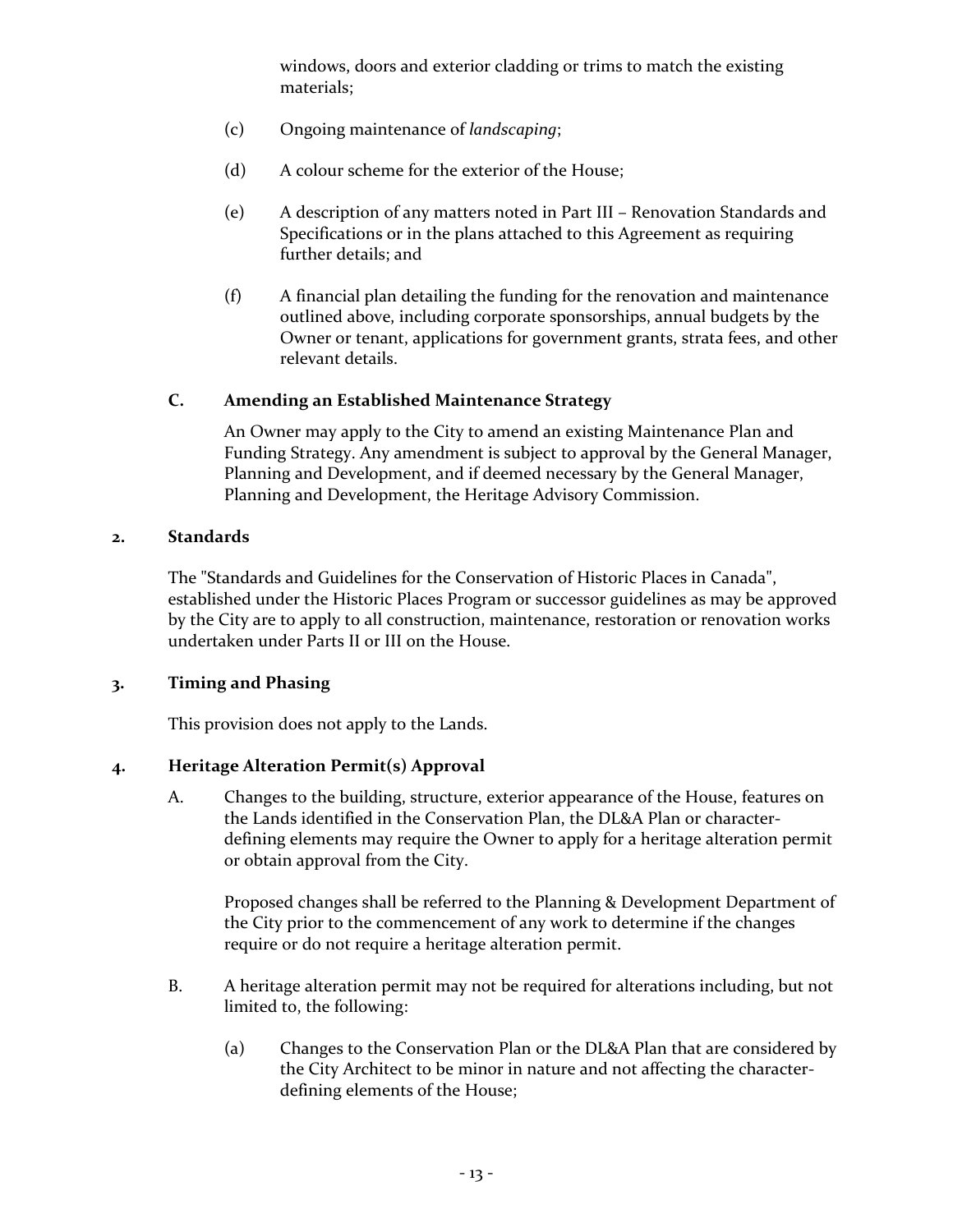- (b) Restorations considered by the City Architect to be consistent with the original design, being made to replace stylistically foreign elements and done in consultation with an independent architect acceptable to the City with experience in restoration of heritage buildings; or
- (c) Simple repair and maintenance of existing elements not affecting the building structure, exterior or interior appearance of the House.
- C. A heritage alteration permit shall be required for alterations including, but not limited to, the following:
	- (a) Changes to the House structure;
	- (b) Changes to the exterior appearance of the House;
	- (c) Replacement of existing elements and/or construction of additions to the House;
	- (d) Changes to the external appearance of the House due to interior renovations.

If a heritage alteration permit is determined to be required, the Owner shall apply to the City for a heritage alteration permit before undertaking any of the works listed in this Section 4.C.

After the heritage alteration permit application is submitted, the heritage alteration permit will be considered for issuance by City Council upon the recommendation of the General Manager, Planning and Development and the Heritage Advisory Commission, or by a City official delegated by City Council.

## **5. Building Permit Approval**

Construction, alterations or other actions to be authorized by a building permit shall be consistent with the provisions of the Conservation Plan, the DL&A Plan, and with any heritage alteration permits sanctioning construction, alterations or other actions.

As the House is recognized as a historic site, Building Code equivalencies may be used to lessen visual impacts on the historical appearance or authenticity of the building. To utilize Building Code equivalencies, the Owner shall retain a qualified architect that is acceptable to the City Architect.

## **PART III – RESTORATION STANDARDS AND SPECIFICATIONS**

## **1. Foundation**

Refer to Section 4.1 of the DL&A Plan

## **2. Walls**

Refer to Section 4.2 of the DL&A Plan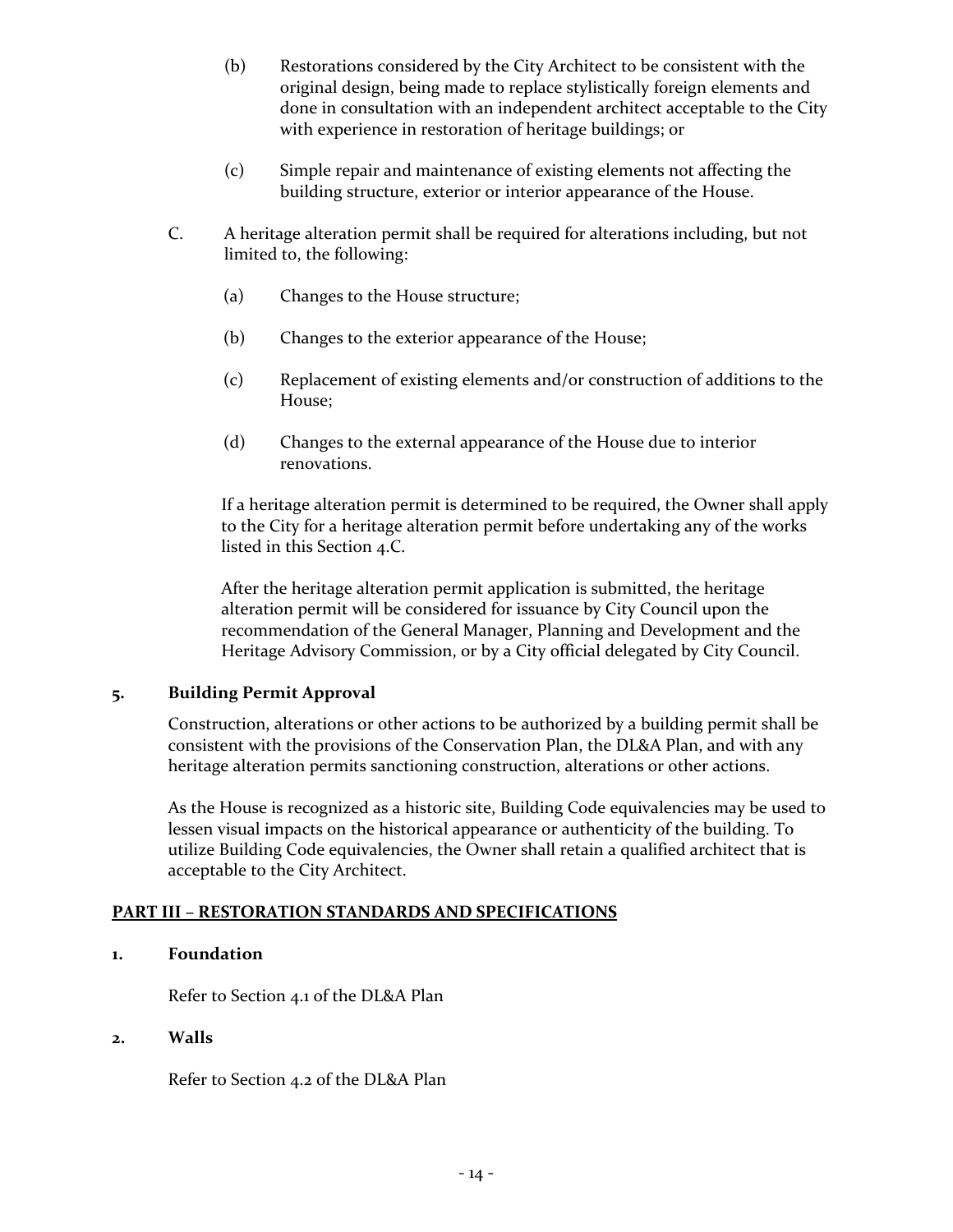## **3. Enclosed Side Entry Porch**

Refer to Section 4.3 of the DL&A Plan

#### **4. Front Porch**

Refer to Section 4.4 of the DL&A Plan

#### **5. Fenestration**

Refer to Section 4.5 of the DL&A Plan

## **6. Roofing, Rain Water Disposal and Chimney**

Refer to Section 4.6 of the DL&A Plan

#### **7. Rear Addition**

Refer to Section 4.7 of the DL&A Plan

## **8. Relocation of House**

Refer to Section 4.8 of the DL&A Plan

#### **9. C0lour Scheme**

Refer to Section 4.9 of the DL&A Plan

The exterior paint colour, including wood trims, shall be subject to the prior written approval of the City. If the colour is to be changed, the change shall be done in consultation with the City and reflect as best as can be determined the original appearance of the House or heritage colours appropriate for the period of the House. A contrasting complementary paint colour shall be used for windows, doors and wood trims.

Changes to the exterior colour scheme shall not be undertaken without being reviewed and approved by the City Architect. The City Architect may consult with the Heritage Advisory Commission about the colour scheme. The paint colours detailed in Section 4.9 of the DL&A Plan have been approved by the City Architect and are permitted to be used without further consultation.

#### **10. Interior Condition**

Except as provided for in this Conservation Plan, changes to the interior of the House that affect the exterior appearance of the House are not permitted without prior issuance of a heritage alteration permit.

## **11. New Construction**

New construction not provided for in this Conservation Plan will be subject to a heritage alteration permit.